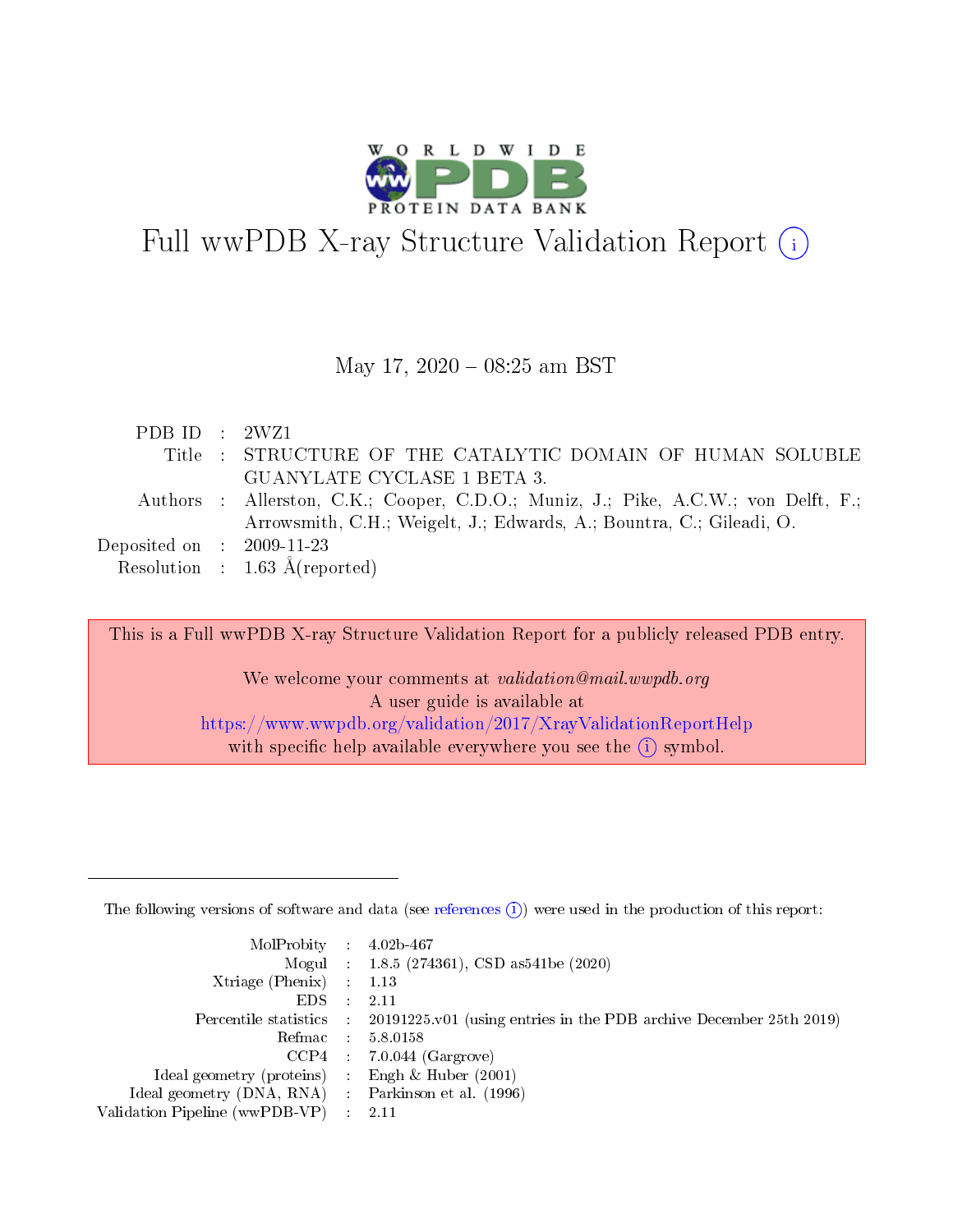# 1 [O](https://www.wwpdb.org/validation/2017/XrayValidationReportHelp#overall_quality)verall quality at a glance  $(i)$

The following experimental techniques were used to determine the structure: X-RAY DIFFRACTION

The reported resolution of this entry is 1.63 Å.

Percentile scores (ranging between 0-100) for global validation metrics of the entry are shown in the following graphic. The table shows the number of entries on which the scores are based.



| Metric                | Whole archive<br>$(\#\text{Entries})$ | Similar resolution<br>$(\#\text{Entries}, \text{resolution range}(\text{\AA}))$ |  |  |
|-----------------------|---------------------------------------|---------------------------------------------------------------------------------|--|--|
| $R_{free}$            | 130704                                | $3122(1.66-1.62)$                                                               |  |  |
| Clashscore            | 141614                                | $3268(1.66-1.62)$                                                               |  |  |
| Ramachandran outliers | 138981                                | $3215(1.66-1.62)$                                                               |  |  |
| Sidechain outliers    | 138945                                | $3215(1.66-1.62)$                                                               |  |  |
| RSRZ outliers         | 127900                                | $3079(1.66-1.62)$                                                               |  |  |

The table below summarises the geometric issues observed across the polymeric chains and their fit to the electron density. The red, orange, yellow and green segments on the lower bar indicate the fraction of residues that contain outliers for  $>=3, 2, 1$  and 0 types of geometric quality criteria respectively. A grey segment represents the fraction of residues that are not modelled. The numeric value for each fraction is indicated below the corresponding segment, with a dot representing fractions  $\epsilon=5\%$  The upper red bar (where present) indicates the fraction of residues that have poor fit to the electron density. The numeric value is given above the bar.

| Mol | ${\rm Chain \mid Length}$ | Quality of chain |                                       |     |
|-----|---------------------------|------------------|---------------------------------------|-----|
|     | 219                       | 2%<br>85%        | $\bullet$<br>$\overline{\phantom{a}}$ | 10% |
|     | 21 Q                      | 9%<br>84%        | 5%                                    | 11% |

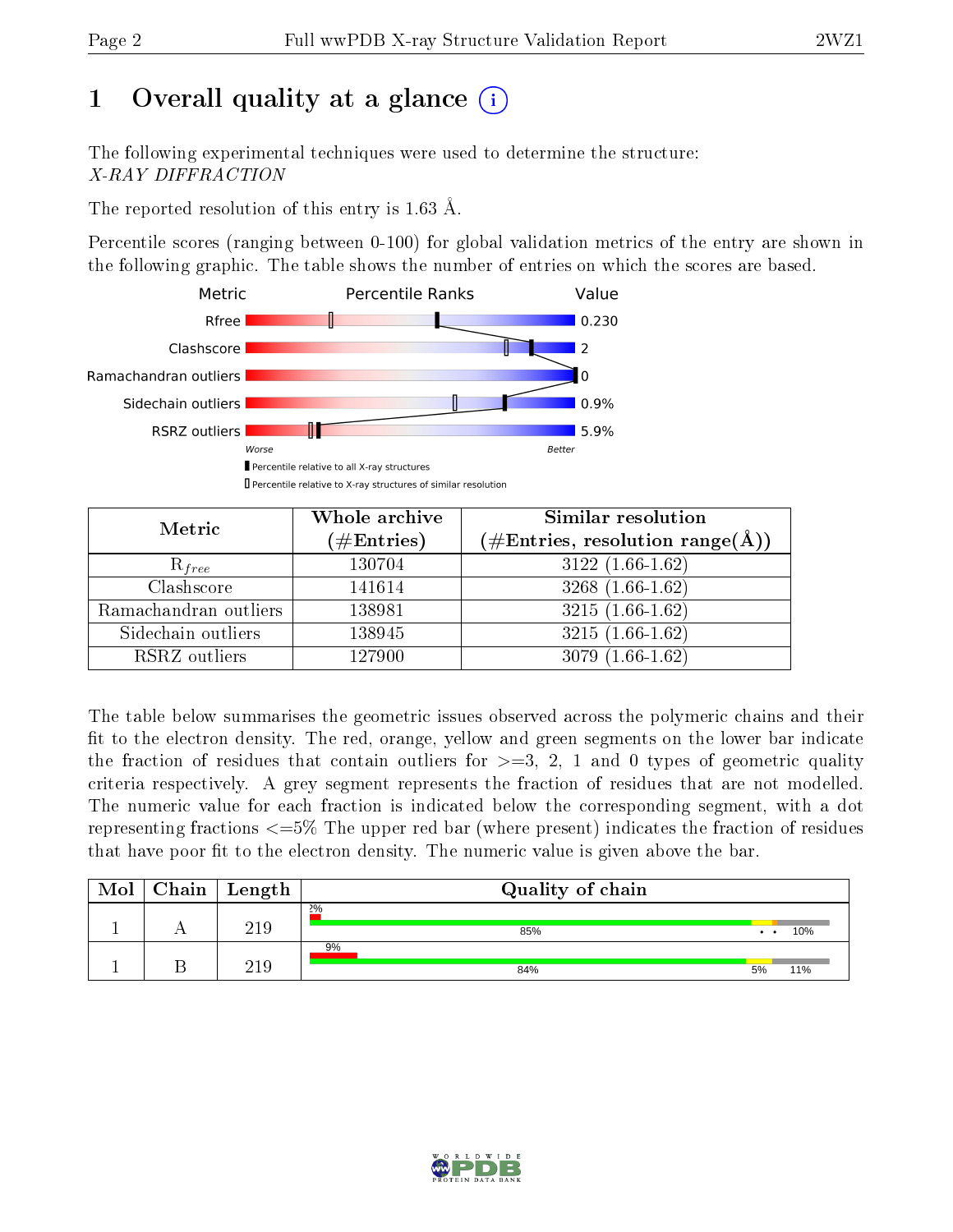# 2 Entry composition (i)

There are 3 unique types of molecules in this entry. The entry contains 3431 atoms, of which 0 are hydrogens and 0 are deuteriums.

In the tables below, the ZeroOcc column contains the number of atoms modelled with zero occupancy, the AltConf column contains the number of residues with at least one atom in alternate conformation and the Trace column contains the number of residues modelled with at most 2 atoms.

Molecule 1 is a protein called GUANYLATE CYCLASE SOLUBLE SUBUNIT BETA-1.

| Mol |  | Chain   Residues | Atoms     |  |  |                |  |  | $\rm ZeroOcc \mid AltConf \mid Trace$ |  |
|-----|--|------------------|-----------|--|--|----------------|--|--|---------------------------------------|--|
|     |  | 197              | Total C   |  |  |                |  |  |                                       |  |
|     |  |                  | 1574      |  |  | 991 276 292 15 |  |  |                                       |  |
|     |  | 196              | Total C N |  |  |                |  |  |                                       |  |
|     |  |                  | 1556.     |  |  | 983 271 288 14 |  |  |                                       |  |

 $\bullet$  Molecule 2 is 1,2-ETHANEDIOL (three-letter code: EDO) (formula:  $\rm{C_2H_6O_2}.$ 



|  | Mol   Chain   Residues | Atoms                    | ZeroOcc   AltConf |
|--|------------------------|--------------------------|-------------------|
|  |                        | Total C O<br>2 2         |                   |
|  |                        | Total C O<br>$2 \quad 2$ |                   |
|  |                        | Total C O                |                   |

• Molecule 3 is water.

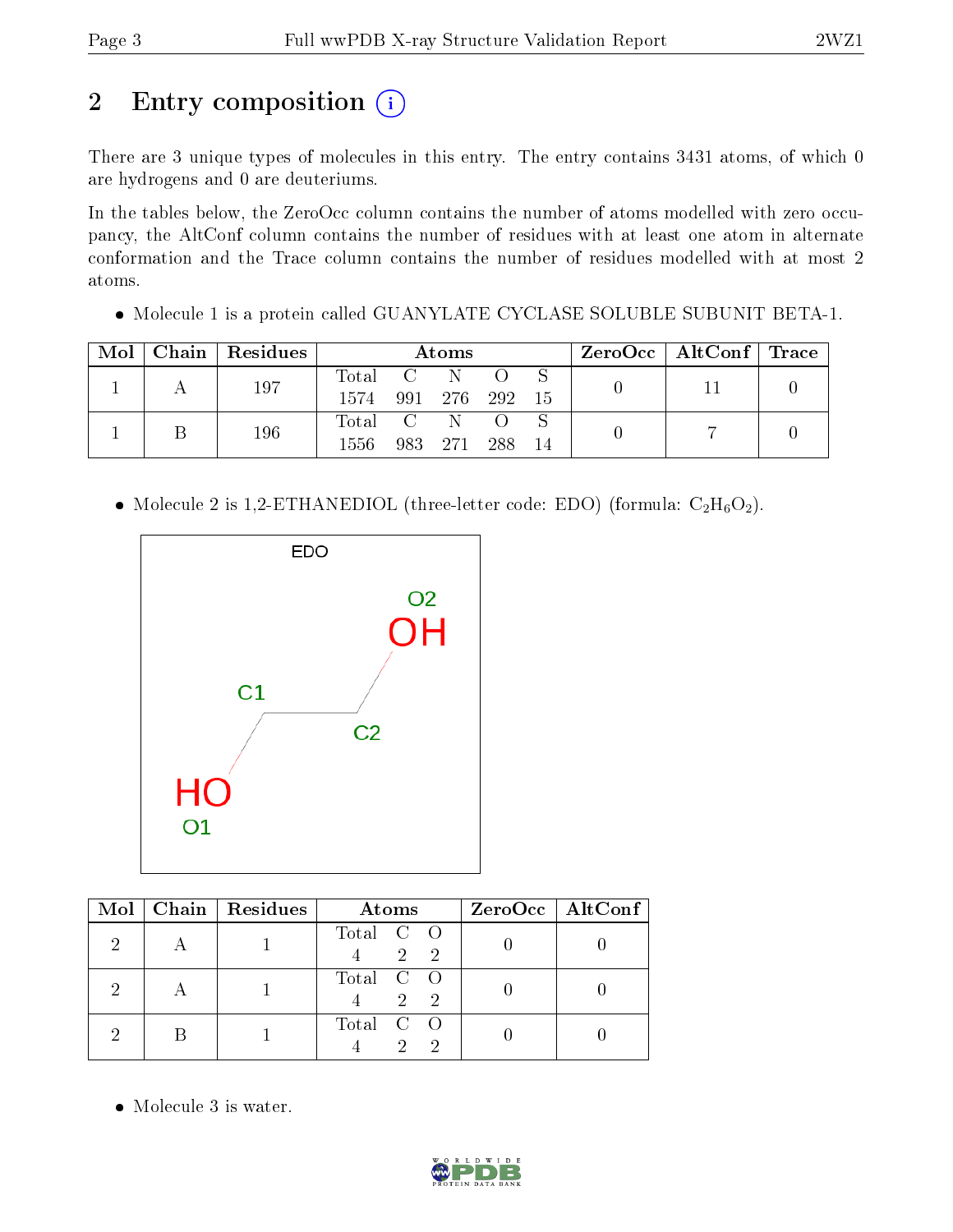|  | $Mol$   Chain   Residues | Atoms                 | ZeroOcc   AltConf |
|--|--------------------------|-----------------------|-------------------|
|  | 162                      | Total<br>-162<br>-162 |                   |
|  | 127                      | Total<br>197<br>127   |                   |

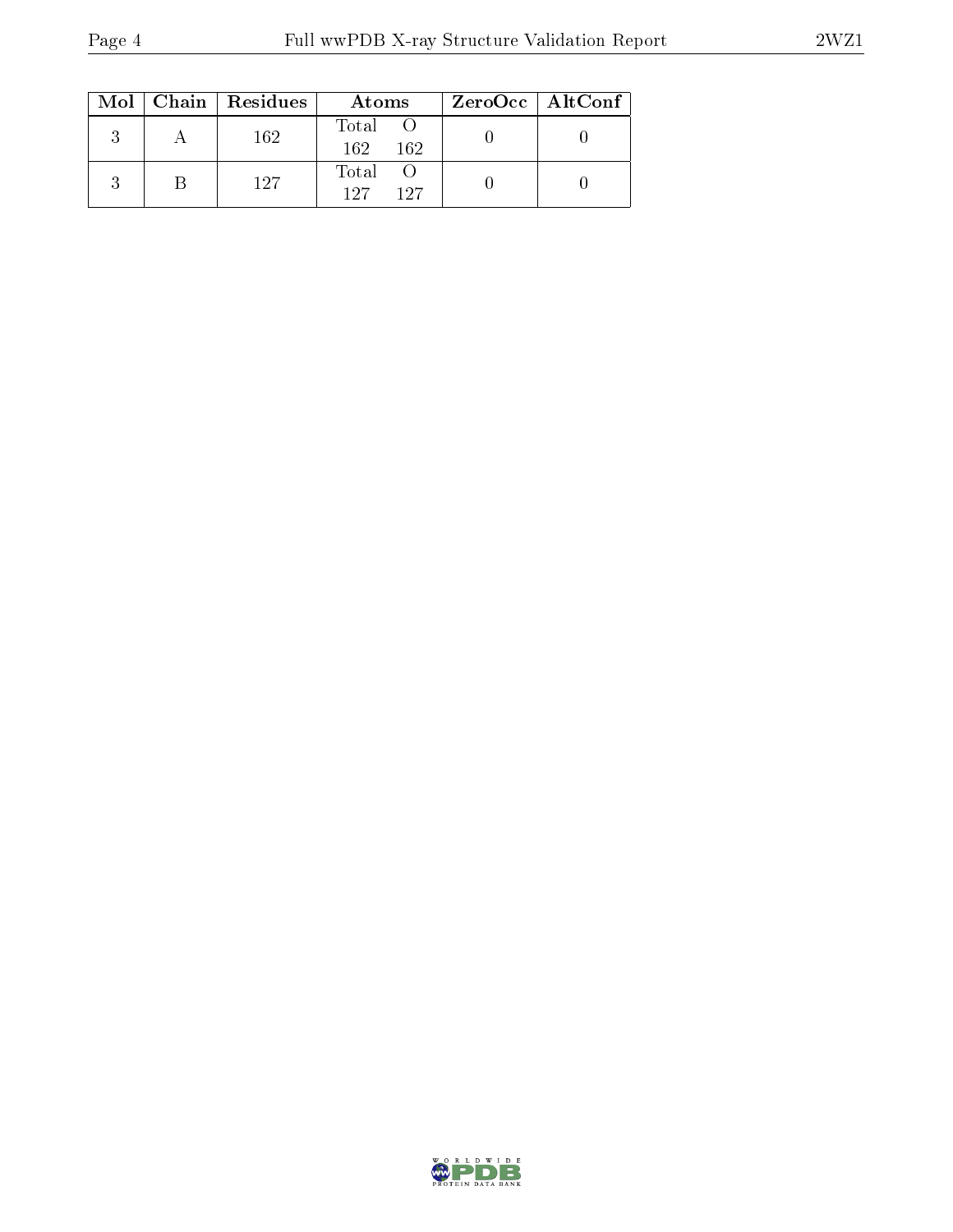## 3 Residue-property plots  $(i)$

These plots are drawn for all protein, RNA and DNA chains in the entry. The first graphic for a chain summarises the proportions of the various outlier classes displayed in the second graphic. The second graphic shows the sequence view annotated by issues in geometry and electron density. Residues are color-coded according to the number of geometric quality criteria for which they contain at least one outlier: green  $= 0$ , yellow  $= 1$ , orange  $= 2$  and red  $= 3$  or more. A red dot above a residue indicates a poor fit to the electron density (RSRZ  $> 2$ ). Stretches of 2 or more consecutive residues without any outlier are shown as a green connector. Residues present in the sample, but not in the model, are shown in grey.





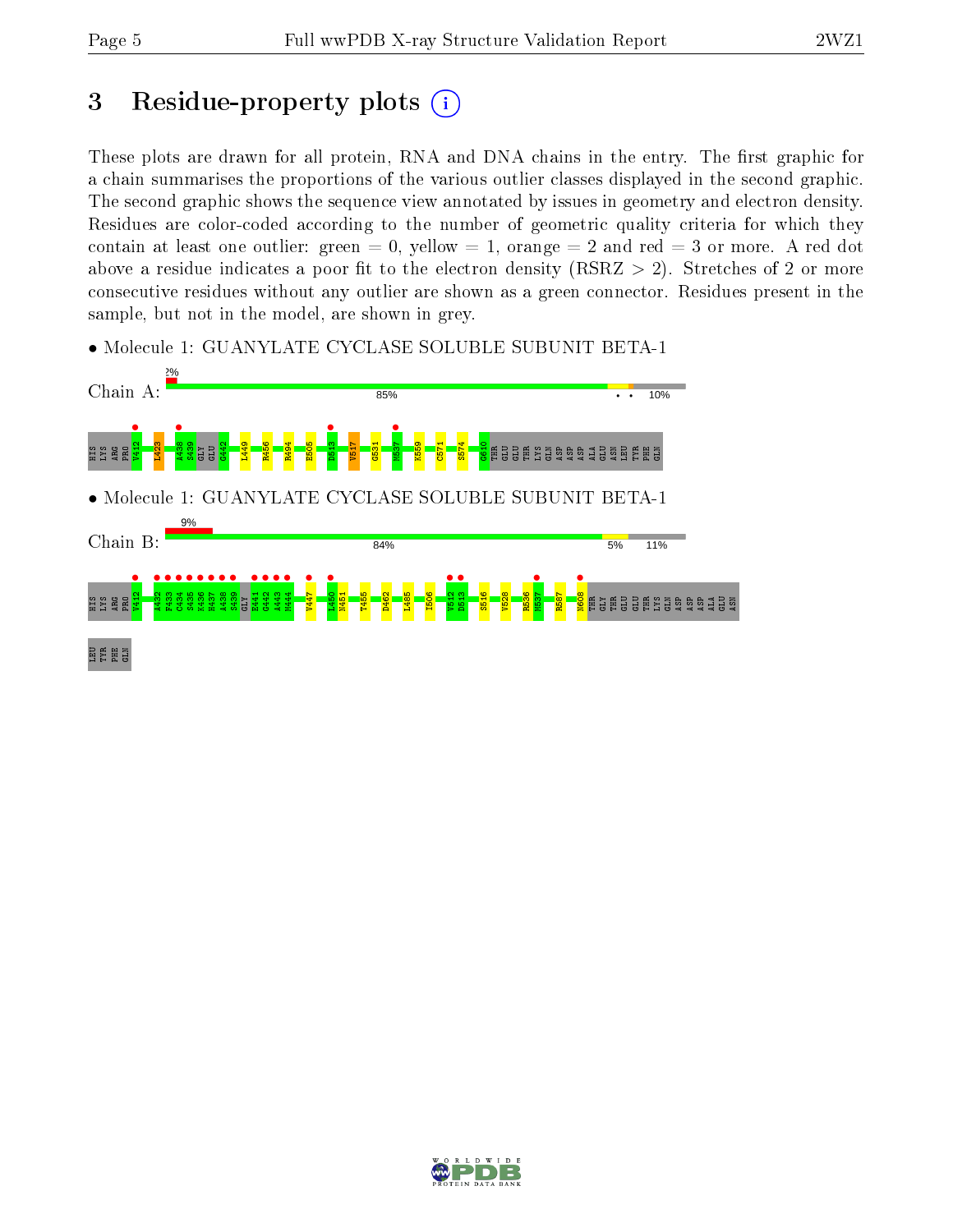# 4 Data and refinement statistics  $(i)$

| Property                                                                 | Value                                                 | Source     |
|--------------------------------------------------------------------------|-------------------------------------------------------|------------|
| Space group                                                              | C2221                                                 | Depositor  |
| Cell constants                                                           | $90.38\text{\AA}$ $140.03\text{\AA}$<br>$65.59\rm\AA$ | Depositor  |
| a, b, c, $\alpha$ , $\beta$ , $\gamma$                                   | $90.00^{\circ}$ $90.00^{\circ}$<br>$90.00^\circ$      |            |
| Resolution $(A)$                                                         | $37.00^{-7}$<br>$-1.63$                               | Depositor  |
|                                                                          | 35.01<br>$-1.63$                                      | <b>EDS</b> |
| $\%$ Data completeness                                                   | 99.3 (37.00-1.63)                                     | Depositor  |
| (in resolution range)                                                    | $99.3(35.01-1.63)$                                    | <b>EDS</b> |
| $R_{merge}$                                                              | 0.06                                                  | Depositor  |
| $\mathrm{R}_{sym}$                                                       | (Not available)                                       | Depositor  |
| $\langle I/\sigma(I) \rangle^{-1}$                                       | $1.96$ (at $1.63\text{\AA}$ )                         | Xtriage    |
| Refinement program                                                       | REFMAC 5.5.0089                                       | Depositor  |
| $R, R_{free}$                                                            | 0.184<br>0.219<br>$\mathcal{L}_{\mathcal{F}}$         | Depositor  |
|                                                                          | 0.200<br>0.230<br>$\mathbf{A}$                        | DCC        |
| $\mathcal{R}_{free}$ test set                                            | 2637 reflections $(5.09\%)$                           | wwPDB-VP   |
| Wilson B-factor $(A^2)$                                                  | 19.1                                                  | Xtriage    |
| Anisotropy                                                               | 0.060                                                 | Xtriage    |
| Bulk solvent $k_{sol}(\mathrm{e}/\mathrm{A}^3),$ $B_{sol}(\mathrm{A}^2)$ | 0.37, 39.1                                            | <b>EDS</b> |
| L-test for twinning <sup>2</sup>                                         | $< L >$ = 0.48, $< L2 >$ = 0.31                       | Xtriage    |
| Estimated twinning fraction                                              | $\overline{\text{No}}$ twinning to report.            | Xtriage    |
| $F_o, F_c$ correlation                                                   | 0.96                                                  | <b>EDS</b> |
| Total number of atoms                                                    | 3431                                                  | wwPDB-VP   |
| Average B, all atoms $(A^2)$                                             | 16.0                                                  | wwPDB-VP   |

Xtriage's analysis on translational NCS is as follows: The largest off-origin peak in the Patterson function is  $4.10\%$  of the height of the origin peak. No significant pseudotranslation is detected.

<sup>&</sup>lt;sup>2</sup>Theoretical values of  $\langle |L| \rangle$ ,  $\langle L^2 \rangle$  for acentric reflections are 0.5, 0.333 respectively for untwinned datasets, and 0.375, 0.2 for perfectly twinned datasets.



<span id="page-5-1"></span><span id="page-5-0"></span><sup>1</sup> Intensities estimated from amplitudes.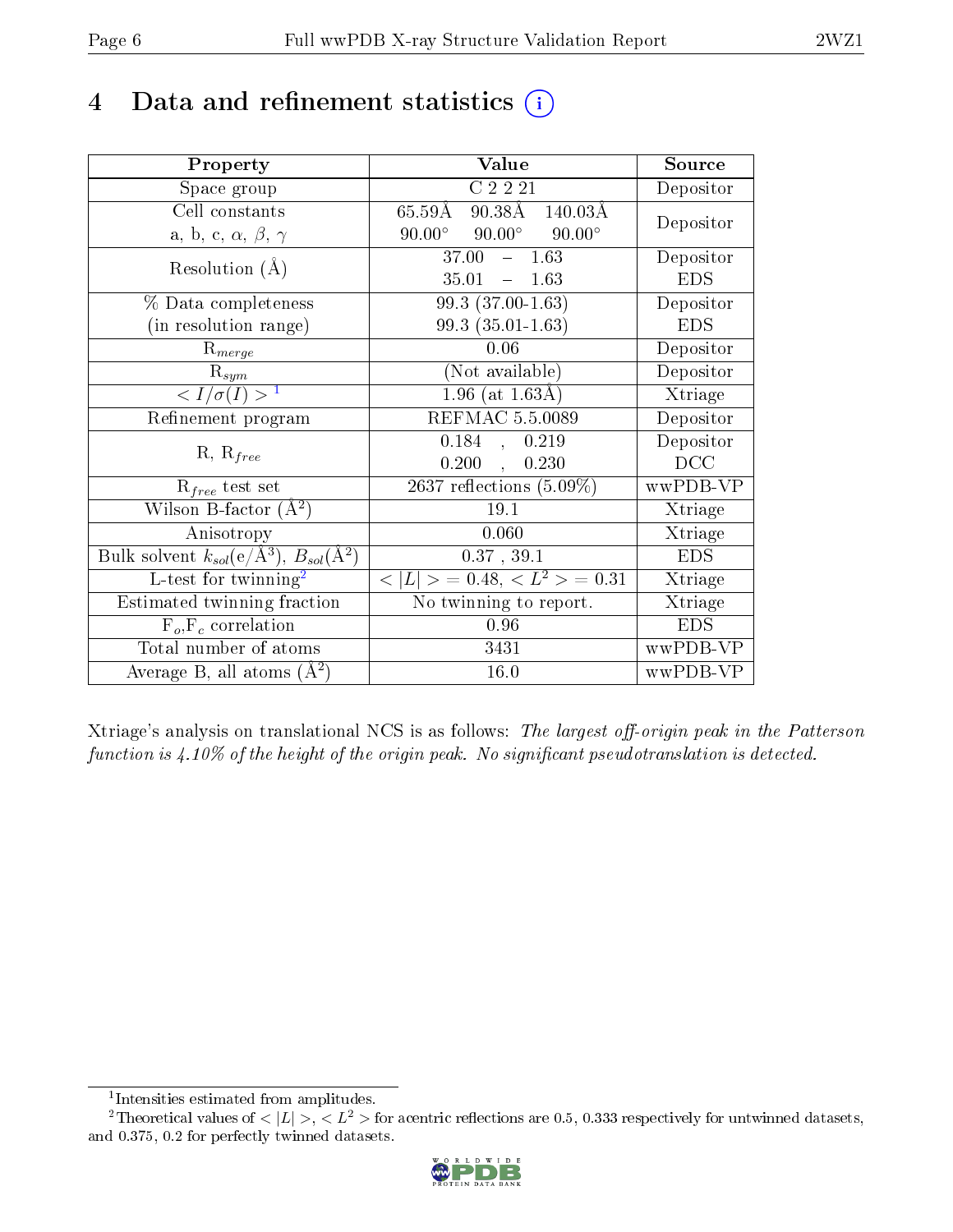# 5 Model quality  $(i)$

## 5.1 Standard geometry  $(i)$

Bond lengths and bond angles in the following residue types are not validated in this section: EDO

The Z score for a bond length (or angle) is the number of standard deviations the observed value is removed from the expected value. A bond length (or angle) with  $|Z| > 5$  is considered an outlier worth inspection. RMSZ is the root-mean-square of all Z scores of the bond lengths (or angles).

| Mol |       |             | Bond lengths    | Bond angles |                     |  |
|-----|-------|-------------|-----------------|-------------|---------------------|--|
|     | Chain | <b>RMSZ</b> | # $ Z  > 5$     | RMSZ        | # $ Z  > 5$         |  |
|     |       | 0.83        | $2/1657(0.1\%)$ | 0.89        | $6/2236$ $(0.3\%)$  |  |
|     |       | 0.74        | 0/1608          | 0.78        | $2/2174(0.1\%)$     |  |
| АĦ  |       | 0.78        | $2/3265(0.1\%)$ | 0.84        | 8/4410<br>$(0.2\%)$ |  |

All (2) bond length outliers are listed below:

| Mol   Chain | $\operatorname{Res}$ | $\mid$ Type $\mid$ Atoms $\mid$          | $\mathbf{Z}$ | $\vert$ Observed( $\AA$ ) $\vert$ Ideal( $\AA$ ) $\vert$ |     |
|-------------|----------------------|------------------------------------------|--------------|----------------------------------------------------------|-----|
|             |                      | $571[A]$   CYS   CB-SG   -6.00           |              |                                                          |     |
|             |                      | $571[B]$ CYS $\vert$ CB-SG $\vert$ -6.00 |              |                                                          | 182 |

All (8) bond angle outliers are listed below:

| Mol | Chain        | Res    | <b>Type</b> | Atoms                    | Z       | Observed $(°)$ | Ideal $(°)$ |
|-----|--------------|--------|-------------|--------------------------|---------|----------------|-------------|
|     | А            | 494[A] | ARG         | $NE$ -CZ-NH <sub>2</sub> | 9.48    | 125.04         | 120.30      |
|     | А            | 494[B] | $\rm{ARG}$  | NE-CZ-NH <sub>2</sub>    | 9.48    | 125.04         | 120.30      |
|     | B            | 587    | $\rm{ARG}$  | $NE- CZ-NH2$             | $-7.28$ | 116.66         | 120.30      |
|     | А            | 494[A] | ARG         | NE-CZ-NH1                | $-6.45$ | 117.08         | 120.30      |
|     | А            | 494[B] | ARG         | NE-CZ-NH1                | $-6.45$ | 117.08         | 120.30      |
|     | $\mathbf{A}$ | 456    | ARG         | $NE- CZ-NH1$             | 6.13    | 123.37         | 120.30      |
|     | B            | 462    | ASP         | $CB-CG-OD2$              | $-5.07$ | 113.73         | 118.30      |
|     | А            | 423    | LEU         | $CA$ -CB-CG              | 5.07    | 126.95         | 115.30      |

There are no chirality outliers.

There are no planarity outliers.

### $5.2$  Too-close contacts  $(i)$

In the following table, the Non-H and H(model) columns list the number of non-hydrogen atoms and hydrogen atoms in the chain respectively. The H(added) column lists the number of hydrogen

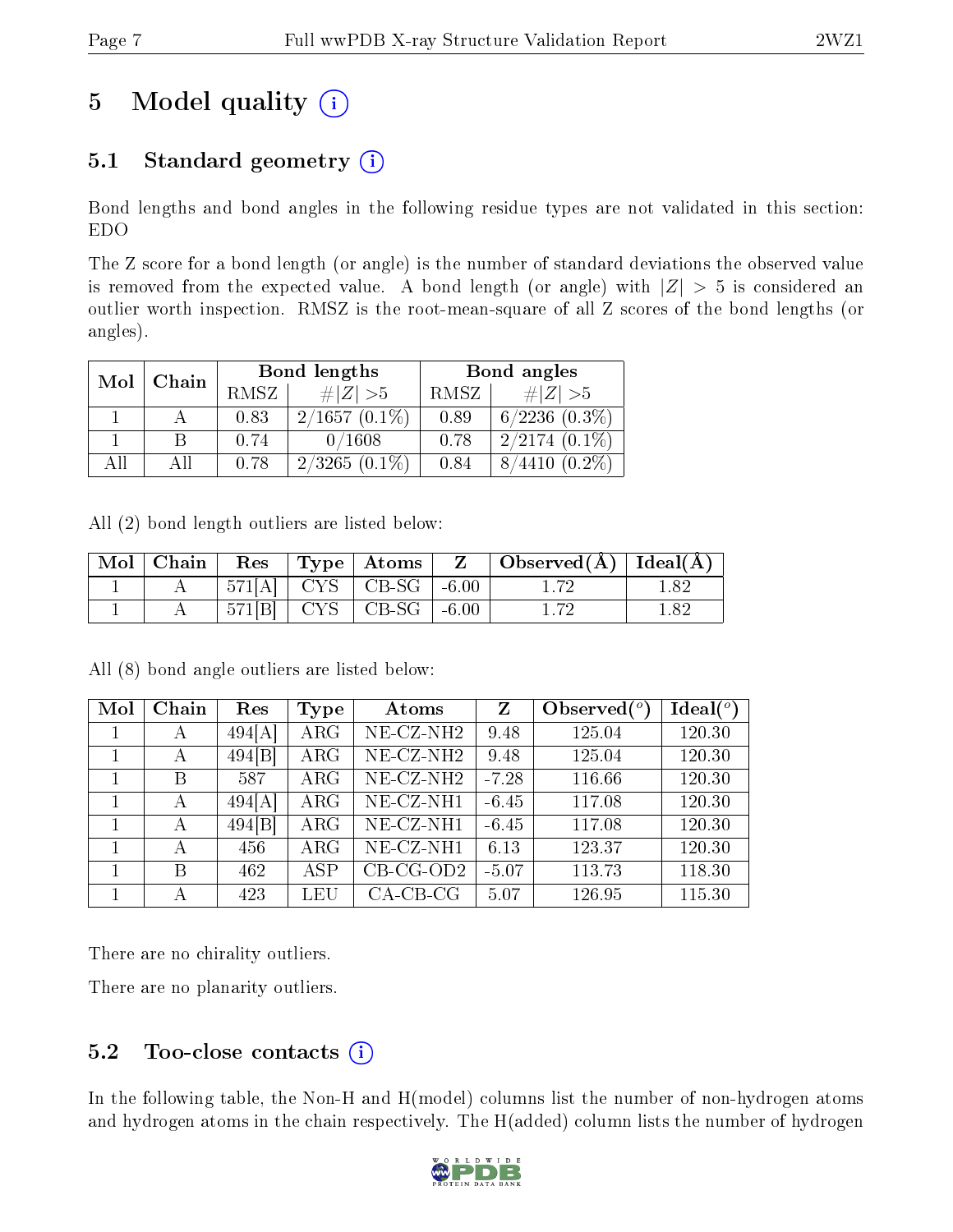|  |      | Mol   Chain   Non-H   H(model) | H(added) |    | $Clashes$   Symm-Clashes |
|--|------|--------------------------------|----------|----|--------------------------|
|  | 1574 |                                | 1565     |    |                          |
|  | 1556 |                                | 1529     |    |                          |
|  |      |                                | 12       |    |                          |
|  |      |                                |          |    |                          |
|  | 162  |                                |          |    |                          |
|  | 127  |                                |          |    |                          |
|  | 3431 |                                | 2119     | 13 |                          |

atoms added and optimized by MolProbity. The Clashes column lists the number of clashes within the asymmetric unit, whereas Symm-Clashes lists symmetry related clashes.

The all-atom clashscore is defined as the number of clashes found per 1000 atoms (including hydrogen atoms). The all-atom clashscore for this structure is 2.

All (13) close contacts within the same asymmetric unit are listed below, sorted by their clash magnitude.

| Atom-1              | Atom-2               | Interatomic      | Clash           |
|---------------------|----------------------|------------------|-----------------|
|                     |                      | distance $(\AA)$ | overlap $(\AA)$ |
| 1:A:574[B]:SER:OG   | 3:A:2110:HOH:O       | 2.03             | 0.72            |
| 1:B:485:LEU:CD2     | 1:B:528[B]:VAL:HG21  | 2.22             | 0.70            |
| 3:A:2076:HOH:O      | 1:B:455[B]:THR:HG23  | 1.93             | 0.68            |
| 1: A: 505: GLU: OE1 | 3:A:2064:HOH:O       | 2.15             | 0.64            |
| 1:B:485:LEU:HD23    | 1:B:528[B]:VAL:HG21  | 1.79             | 0.63            |
| 1: A:531: GLY:HA3   | 1:B:447:VAL:HG21     | 1.96             | 0.46            |
| 1:B:485:LEU:C       | 1:B:485:LEU:HD12     | 2.36             | 0.46            |
| 1: A: 559: LYS: HD3 | 3:A:2071:HOH:O       | 2.17             | 0.44            |
| 1:B:536:ARG:HB2     | 1: B: 536: ARG: CZ   | 2.48             | 0.44            |
| 1:B:608:ASN:OD1     | 1: B:608: ASN: N     | 2.52             | 0.42            |
| 1: B: 451: ASN: O   | 1:B:455[A]:THR:CB    | 2.68             | 0.41            |
| 1: A:423: LEU: C    | 1:A:423:LEU:HD23     | 2.41             | 0.40            |
| 1:A:449:LEU:HD11    | 1:A:517[B]:VAL:H G21 | 2.02             | 0.40            |

All (1) symmetry-related close contacts are listed below. The label for Atom-2 includes the symmetry operator and encoded unit-cell translations to be applied.

| Atom-1         |                                  | Interatomic | Clash      |
|----------------|----------------------------------|-------------|------------|
| Atom-2         |                                  | distance (A | overlap (A |
| 3:B:2098:HOH:O | 554<br>$\perp$ 3:B:2098:HOH:O[3] | .20         | .00        |

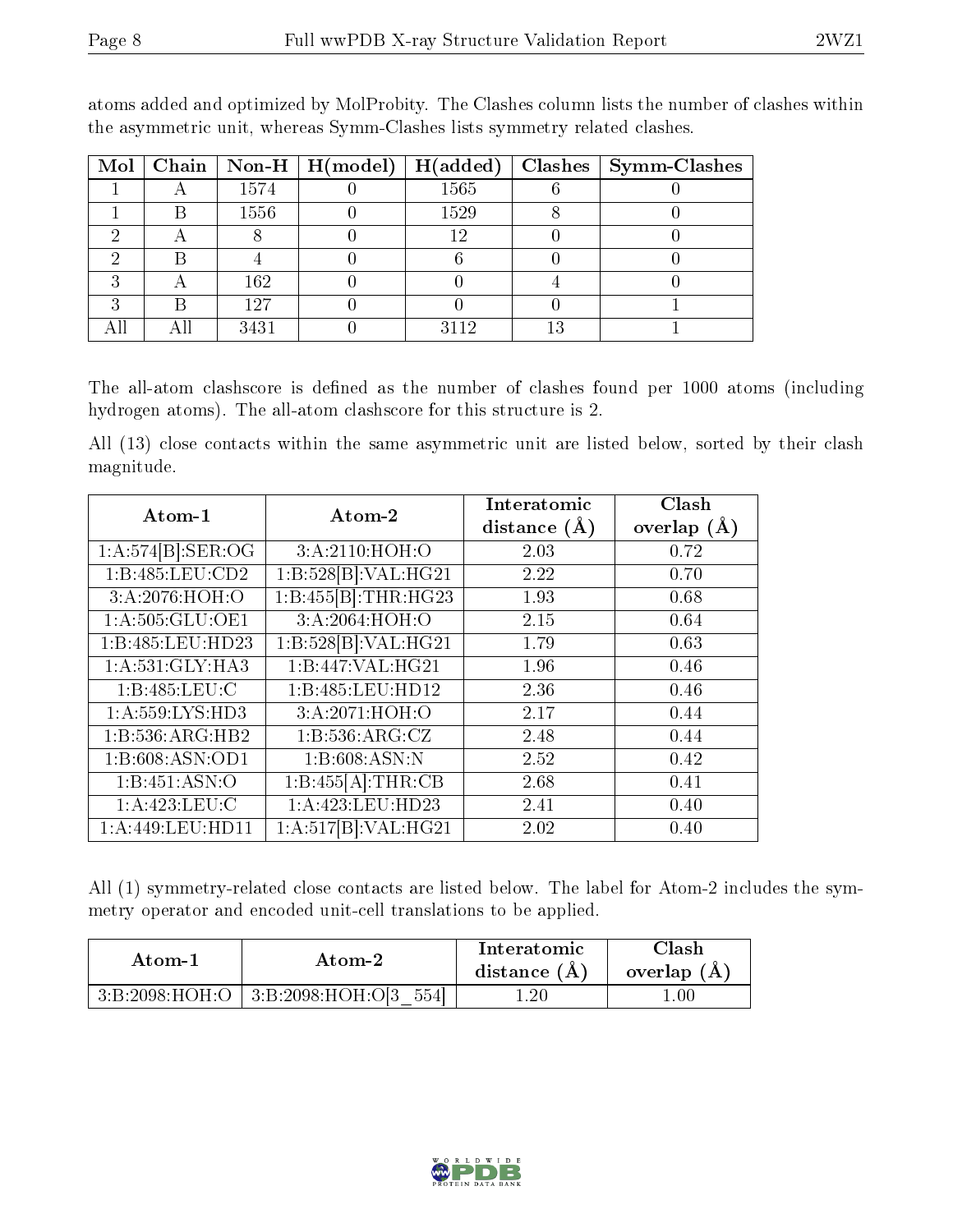### 5.3 Torsion angles (i)

#### 5.3.1 Protein backbone  $(i)$

In the following table, the Percentiles column shows the percent Ramachandran outliers of the chain as a percentile score with respect to all X-ray entries followed by that with respect to entries of similar resolution.

The Analysed column shows the number of residues for which the backbone conformation was analysed, and the total number of residues.

| Mol | Chain | Analysed        | Favoured              | Allowed  | Outliers | Percentiles         |                    |
|-----|-------|-----------------|-----------------------|----------|----------|---------------------|--------------------|
|     |       | 204/219(93%)    | $199(98\%)$           | $5(2\%)$ |          | $\vert$ 100 $\vert$ | $\blacksquare$ 100 |
|     |       | $199/219(91\%)$ | $195(98\%)$           | $4(2\%)$ |          | 100                 | 100                |
| All | Аll   | $403/438(92\%)$ | $\frac{1}{394}$ (98%) | $9(2\%)$ |          | 100                 | 100                |

There are no Ramachandran outliers to report.

#### 5.3.2 Protein sidechains  $(i)$

In the following table, the Percentiles column shows the percent sidechain outliers of the chain as a percentile score with respect to all X-ray entries followed by that with respect to entries of similar resolution.

The Analysed column shows the number of residues for which the sidechain conformation was analysed, and the total number of residues.

| Mol | Chain | Analysed        | Rotameric    | Outliers | Percentiles     |  |
|-----|-------|-----------------|--------------|----------|-----------------|--|
|     |       | $183/193(95\%)$ | 181 $(99\%)$ | $2(1\%)$ | 55<br><b>73</b> |  |
|     |       | $174/193(90\%)$ | 172 (99%)    | $2(1\%)$ | 55<br>73        |  |
| All | All   | $357/386(92\%)$ | 353 (99%)    | $4(1\%)$ | 55<br>78        |  |

All (4) residues with a non-rotameric sidechain are listed below:

| $\operatorname{Mol}$ | Chain | Res    | <b>Type</b> |
|----------------------|-------|--------|-------------|
|                      |       | 517[A] | /AL         |
|                      |       | 517 B  | /AL         |
|                      |       | 506    | 11.E        |
|                      |       | 516    | 5EB         |

Some sidechains can be flipped to improve hydrogen bonding and reduce clashes. All (1) such sidechains are listed below:

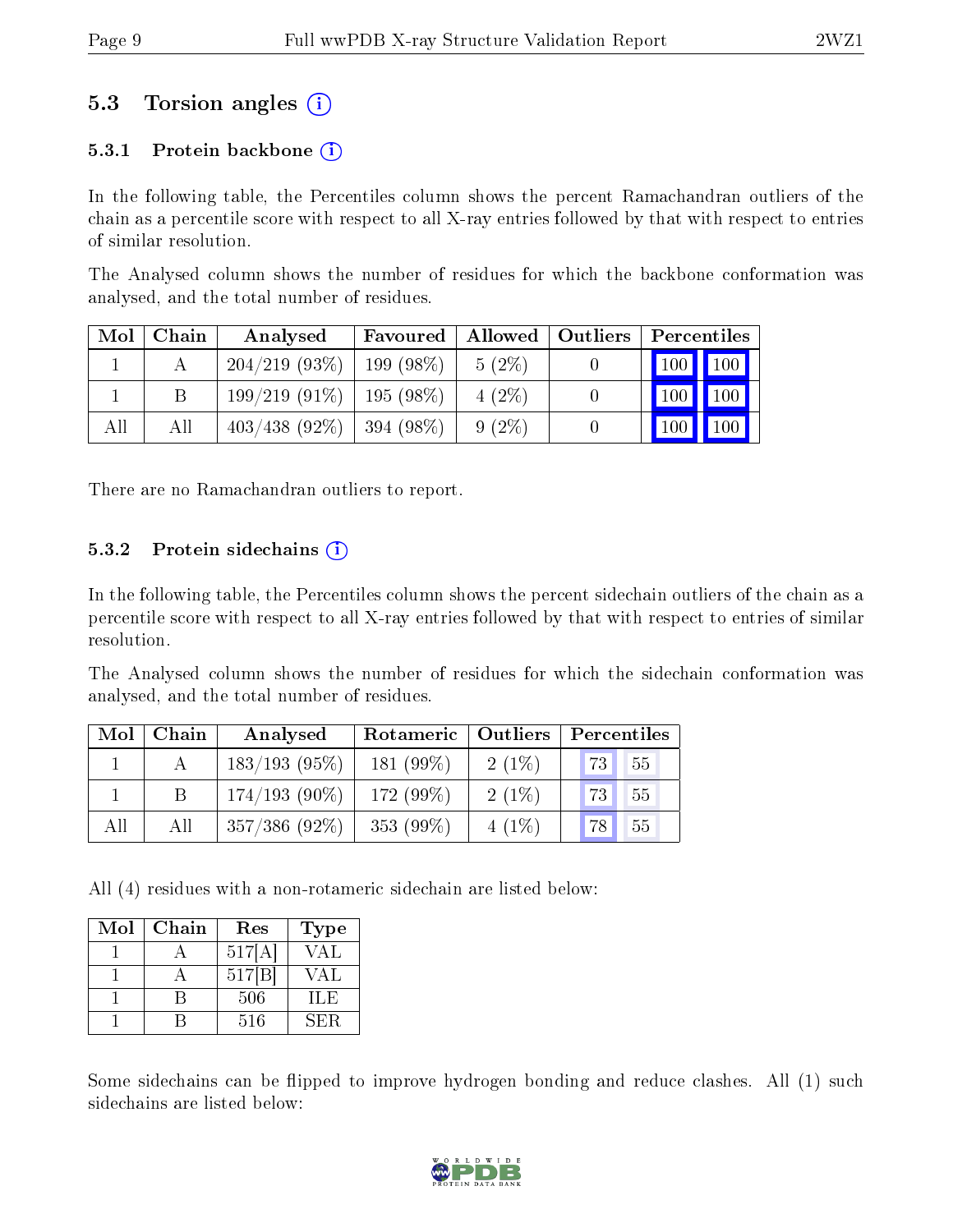| Mol | Chain. | Res | ne. |
|-----|--------|-----|-----|
|     |        |     |     |

#### 5.3.3 RNA  $(i)$

There are no RNA molecules in this entry.

### 5.4 Non-standard residues in protein, DNA, RNA chains (i)

There are no non-standard protein/DNA/RNA residues in this entry.

#### 5.5 Carbohydrates (i)

There are no carbohydrates in this entry.

### 5.6 Ligand geometry (i)

3 ligands are modelled in this entry.

In the following table, the Counts columns list the number of bonds (or angles) for which Mogul statistics could be retrieved, the number of bonds (or angles) that are observed in the model and the number of bonds (or angles) that are dened in the Chemical Component Dictionary. The Link column lists molecule types, if any, to which the group is linked. The Z score for a bond length (or angle) is the number of standard deviations the observed value is removed from the expected value. A bond length (or angle) with  $|Z| > 2$  is considered an outlier worth inspection. RMSZ is the root-mean-square of all Z scores of the bond lengths (or angles).

| Mol | . Chain<br>Type |  | Link<br>Res |                              | Bond lengths |      |        | Bond angles |         |        |      |         |
|-----|-----------------|--|-------------|------------------------------|--------------|------|--------|-------------|---------|--------|------|---------|
|     |                 |  |             |                              |              |      | Counts | <b>RMSZ</b> | $\# Z $ | Counts | RMSZ | Z <br># |
|     | <b>EDO</b>      |  | 1611        | $\qquad \qquad \blacksquare$ | 3,3,3        | 0.39 |        | 2,2,2       | 0.50    |        |      |         |
|     | EDO             |  | 1609        | $\sim$                       | 3,3,3        | 0.48 |        | 2,2,2       | 0.14    |        |      |         |
| ച   | <b>EDO</b>      |  | 1612        | $\qquad \qquad$              | 3,3,3        | 0.36 |        | 2,2,2       | 0.53    |        |      |         |

In the following table, the Chirals column lists the number of chiral outliers, the number of chiral centers analysed, the number of these observed in the model and the number defined in the Chemical Component Dictionary. Similar counts are reported in the Torsion and Rings columns. '-' means no outliers of that kind were identified.

| Mol |      |      |                | Type   Chain   Res   Link   Chirals   Torsions   Rings |  |
|-----|------|------|----------------|--------------------------------------------------------|--|
|     | EDO  | 1611 | $\blacksquare$ |                                                        |  |
|     | EDO  | 1609 | $\equiv$       |                                                        |  |
|     | E DO | 1612 | $\equiv$       |                                                        |  |

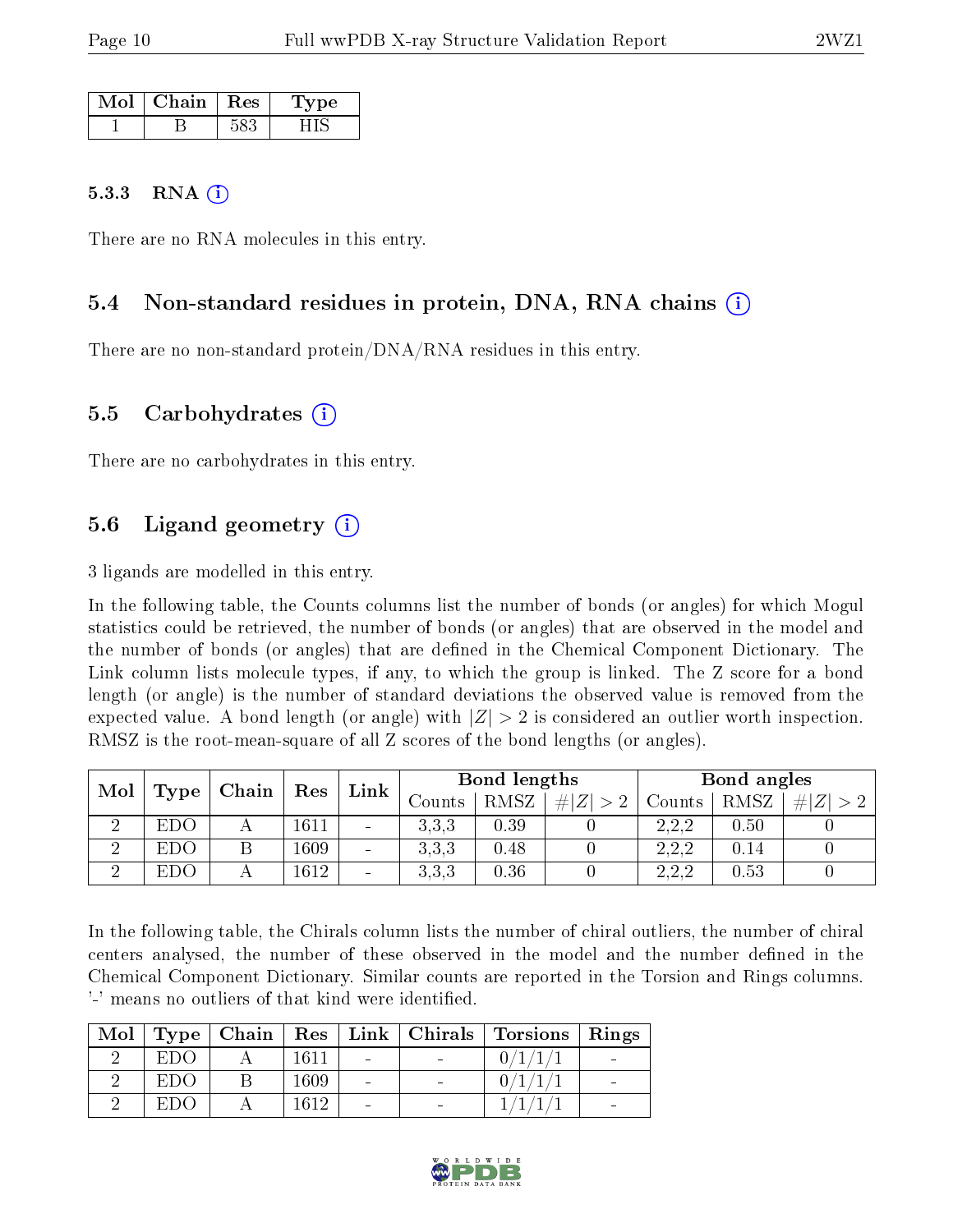There are no bond length outliers.

There are no bond angle outliers.

There are no chirality outliers.

All (1) torsion outliers are listed below:

| $\mid$ Mol $\mid$ Chain $\mid$ Res $\mid$ Type |  | Atoms                      |
|------------------------------------------------|--|----------------------------|
|                                                |  | $1612$   EDO   O1-C1-C2-O2 |

There are no ring outliers.

No monomer is involved in short contacts.

#### 5.7 [O](https://www.wwpdb.org/validation/2017/XrayValidationReportHelp#nonstandard_residues_and_ligands)ther polymers (i)

There are no such residues in this entry.

### 5.8 Polymer linkage issues (i)

There are no chain breaks in this entry.

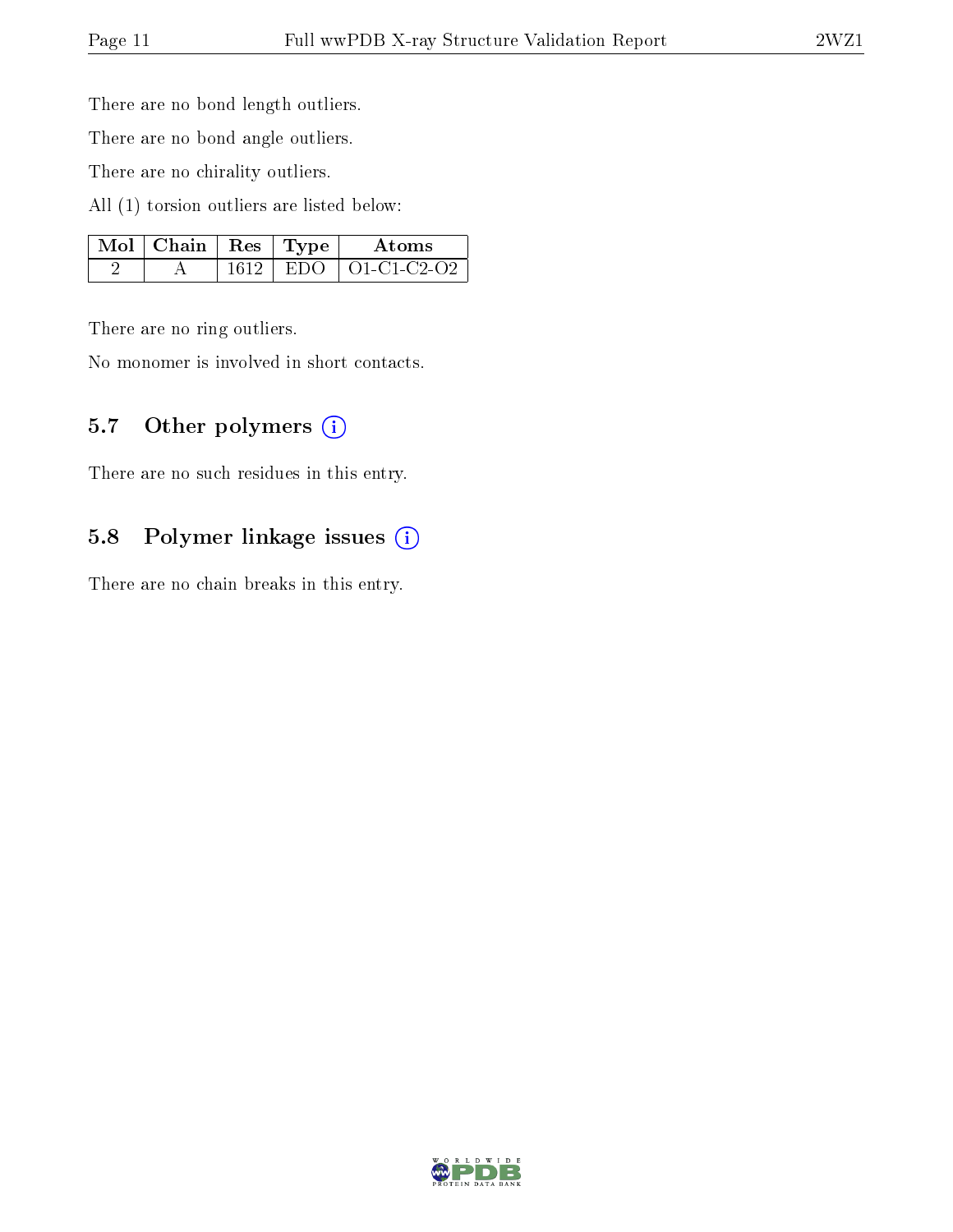## 6 Fit of model and data  $(i)$

### 6.1 Protein, DNA and RNA chains  $(i)$

In the following table, the column labelled  $#RSRZ> 2'$  contains the number (and percentage) of RSRZ outliers, followed by percent RSRZ outliers for the chain as percentile scores relative to all X-ray entries and entries of similar resolution. The OWAB column contains the minimum, median,  $95<sup>th</sup>$  percentile and maximum values of the occupancy-weighted average B-factor per residue. The column labelled ' $Q< 0.9$ ' lists the number of (and percentage) of residues with an average occupancy less than 0.9.

| Mol | Chain | Analysed        | ${ <\hspace{-1.5pt}{\mathrm{RSRZ}} \hspace{-1.5pt}>}$ | $\#\text{RSRZ}\text{>2}$               | $\sim$ OWAB( $\rm A^2)$ ) | $\mathrm{Q} {<} 0.9$ |
|-----|-------|-----------------|-------------------------------------------------------|----------------------------------------|---------------------------|----------------------|
|     |       | 197/219(89%)    | 0.11                                                  | $4(2\%)$ 65<br>65                      | 5, 11, 29, 49             |                      |
|     |       | $196/219(89\%)$ | 0.39                                                  | $19(9\%)$ 7 6                          | 6, 13, 37, 47             |                      |
| All | All   | $393/438(89\%)$ | 0.25                                                  | 23(5%)<br>22 <sup>1</sup><br><b>20</b> | 5, 12, 34, 49             |                      |

All (23) RSRZ outliers are listed below:

| Mol            | Chain                   | Res                 | Type                    | <b>RSRZ</b>      |
|----------------|-------------------------|---------------------|-------------------------|------------------|
| $\mathbf{1}$   | Β                       | 439                 | SER                     | 6.4              |
| $\overline{1}$ | $\boldsymbol{B}$        | 436                 | <b>LYS</b>              | 4.9              |
| $\overline{1}$ | $\overline{\rm A}$      | 438                 | $\widehat{\text{ALA}}$  | 4.5              |
| $\overline{1}$ | $\overline{\mathrm{B}}$ | 438                 | <b>ALA</b>              | 4.5              |
| $\overline{1}$ | $\overline{\mathrm{B}}$ | 435                 | $\overline{\text{SER}}$ | $\overline{4.1}$ |
| $\overline{1}$ | $\overline{\mathrm{B}}$ | 437                 | <b>HIS</b>              | 3.5              |
| $\overline{1}$ | $\overline{\mathrm{B}}$ | 444                 | MET                     | 3.5              |
| $\overline{1}$ | $\overline{\mathbf{B}}$ | 608                 | <b>ASN</b>              | 3.4              |
| $\overline{1}$ | B                       | 513                 | <b>ASP</b>              | 3.3              |
| $\overline{1}$ | $\overline{\mathrm{B}}$ | 441                 | GLU                     | 3.2              |
| $\overline{1}$ | $\boldsymbol{B}$        | 512                 | <b>VAL</b>              | 3.0              |
| $\overline{1}$ | A                       | 412                 | VAL                     | 3.0              |
| $\overline{1}$ | $\overline{\rm A}$      | 513                 | <b>ASP</b>              | $2.9\,$          |
| $\overline{1}$ | $\mathbf B$             | 412                 | <b>VAL</b>              | 2.7              |
| $\overline{1}$ | $\overline{\rm A}$      | 537                 | $\overline{\text{MET}}$ | 2.6              |
| $\overline{1}$ | $\boldsymbol{B}$        | 537                 | <b>MET</b>              | $2.\overline{5}$ |
| $\overline{1}$ | $\overline{\mathrm{B}}$ | 432                 | $\overline{\rm ALA}$    | $\overline{2.5}$ |
| $\overline{1}$ | B                       | $\overline{434[A]}$ | CYS                     | 2.4              |
| $\overline{1}$ | $\overline{\mathrm{B}}$ | 442                 | <b>GLY</b>              | $2.\overline{3}$ |
| $\overline{1}$ | $\overline{\mathrm{B}}$ | 447                 | <b>VAL</b>              | $2.\overline{3}$ |
| $\overline{1}$ | $\overline{\mathrm{B}}$ | 433                 | PHE                     | 2.2              |
| $\overline{1}$ | $\overline{\mathrm{B}}$ | 443                 | $\overline{\rm ALA}$    | 2.1              |
| $\overline{1}$ | Β                       | 450                 | LEU                     | 2.0              |